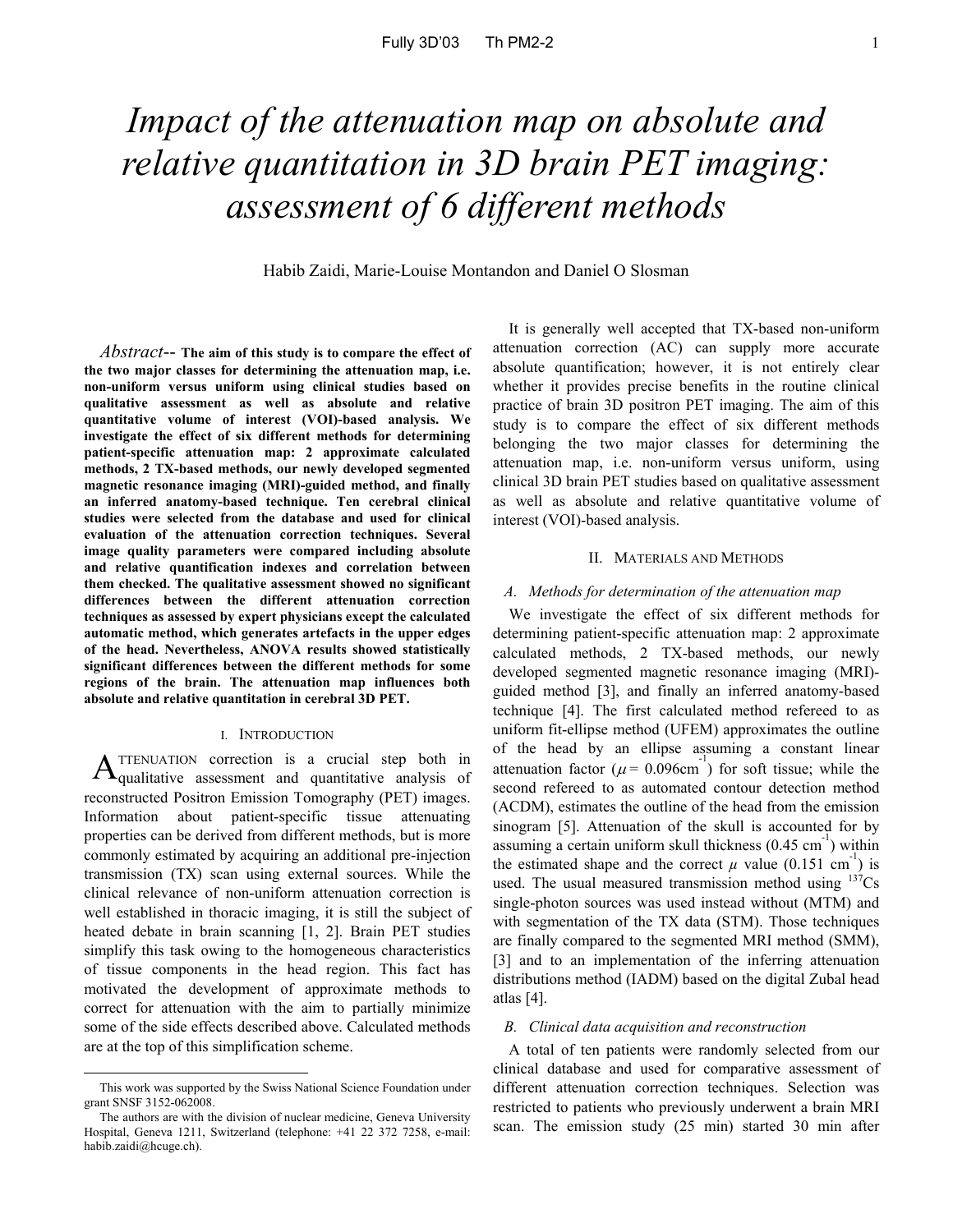intravenous injection of approximately 222 MBq of  $\lceil {^{18}F} \rceil$ -Fluorodeoxyglucose (FDG). All data sets were acquired in 3D mode with a maximum acceptance angle corresponding to 17 rings and a span of 7 on the ECAT ART PET scanner (CTI PET Systems, Knoxville, TN, USA) upgraded to use collimated  $137Cs$  single-photon point sources for TX scanning. Acquired projection data were pre-corrected for scatter using the latest numerical implementation of the single-scatter simulation algorithm [6]. Attenuation correction factors were generated by forward projecting the constructed attenuation maps obtained using the six different methods described in the previous section without any extra smoothing. The reprojection algorithm (3DRP) [7], used routinely in clinical brain studies at our division was used for image reconstruction (Ramp filter, cut-off frequency 0.35 cycles/pixel).

Patients' anatomy was defined using high-resolution 3D T1-weighted MR sequence performed on a 1.5-Tesla Eclipse scanner (Philips Medical Systems, Best, The Netherlands). A three-dimensional volumetric acquisition of a T1-weighted gradient echo sequence produced a gapless series of thin sagittal sections using a magnetization preparation rapid acquisition gradient-echo sequence (TE/TR, 4.4/15 ms; flip angle, 25°; acquisition matrix, 256*x*256*x*160; slice thickness, 1.1 mm).

## *C. Comparative evaluation strategy*

Qualitative and quantitative assessments of differences between reconstructed using different attenuation correction methods were performed by visual assessment performed by expert physicians and by estimating parameters of clinical interest including absolute and relative regional cerebral glucose metabolism (rCGM). Several image quality parameters were compared including absolute and relative quantification indexes and correlation between them checked. Statistical analysis was also performed to assess the significance of the differences.

Template-based quantification is a crucial step when performing comparative evaluation of quantitative measurements. T1-weighted MRI template provided within the Statistical Parametric Mapping (SPM99) software package (Wellcome Department of Cognitive Neurology, University College London, London, U.K) was used to delineate manually a total of 20 bilateral volumes of interest (VOIs) covering the totality of cortical and subcortical structures. These were transformed to the coordinate space of the PET images to quantify FDG uptake. PET and MRI templates come already spatially normalized with respect to each other, and therefore it was found convenient to register the reconstructed images with respect to the PET template. The images were realigned to the standardized stereotactic template using a nine-parameter rigid body transformation for automated VOI quantification.

In this study, rCGM for each VOI was normalized to mean cerebellar rCGM estimates. The normalization constant was taken as the mean left and right rCGM. Cerebellar normaliza-



Fig. 1. Transaxial slice of 3DRP reconstructions of clinical 3D brain PET images (left) and attenuation maps used for attenuation correction (right). **A.** UFEM, **B.** ACDM, **C.** MTM, **D.** STM, **E.** SMM, and finally **F.** IADM.

tion is commonly reported in studies dealing with Alzheimer's disease and receptor imaging. The contrast between the corpus callosum and lateral ventricle and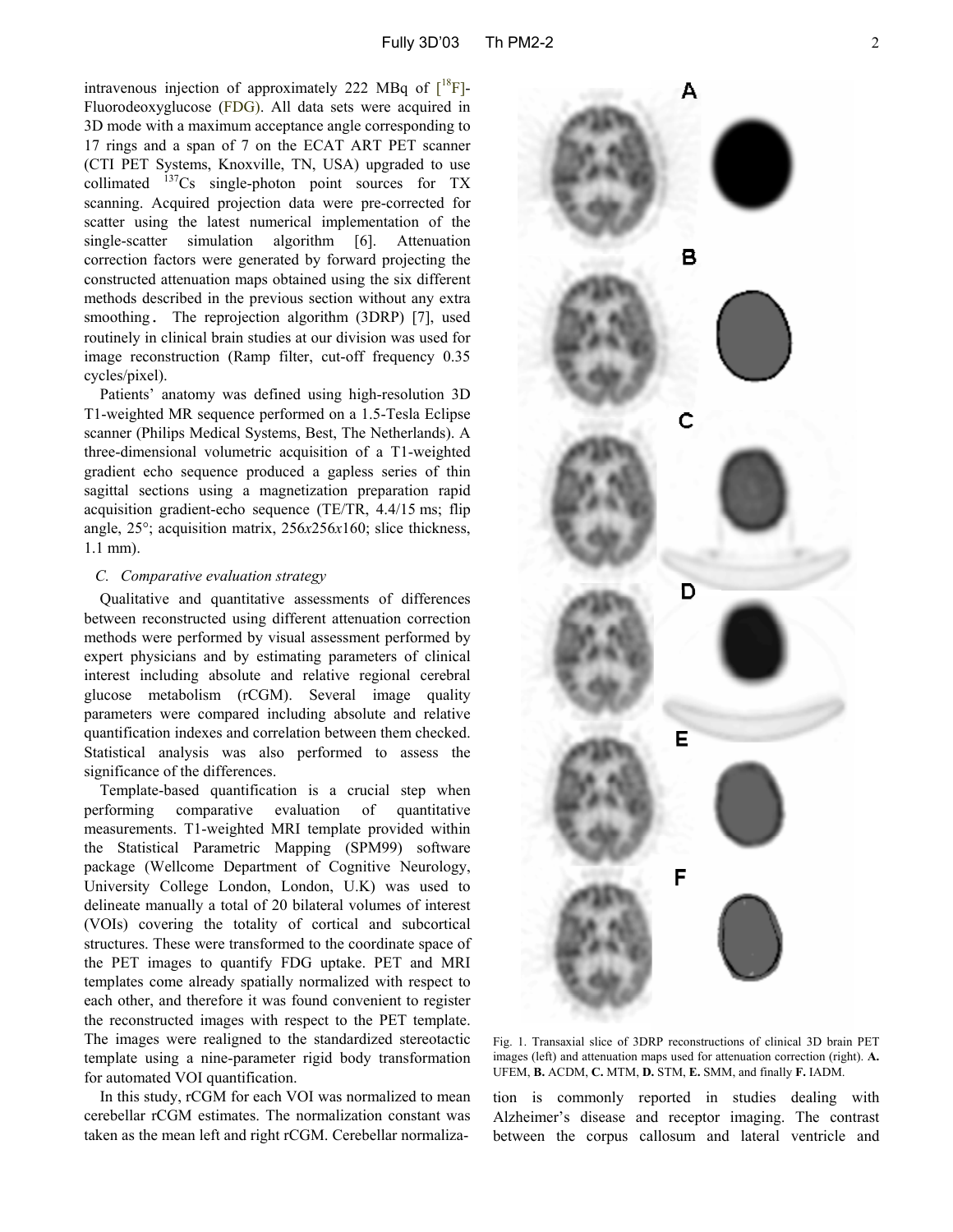uniformity within the cerebellum was also compared between the different methods. One way repeated ANOVA was used to test significant quantitation differences in rCGM for each VOI when applying the different AC methods under investigation.

## III. RESULTS

#### *A. Qualitative assessment*

Representative plane of 3DRP filtered backprojection reconstructions together with attenuation maps generated using the different methods for a clinical brain PET study are shown in Fig. 1. From a purely qualitative analysis, the merits of the more exact methods based on realistic nonuniform attenuation maps are obvious. They produce less visible artifacts, while the approximate methods tend to produce an artifact in which there is a high level of activity along the edge of the image due to overestimation of the head contour when using the ACDM on the external slices.

#### *B. Quantitative evaluation*

The quantitative VOI-based analysis revealed different performance and statistically significant differences between the different correction techniques when compared to the gold standard (MTM). Fig. 2 shows linear regression plots illustrating correlation between MTM and other attenuation correction algorithms.Correlation in mean rCGM values with respect to the gold standard (MTM) was good, except for ACDM ( $R^2$ =0.54). The STM and SMM methods showed the best correlation  $(R^2=0.9)$  and the regression lines agreed well with the line of identity. The results of the statistical comparison between rCGM estimates when using the different attenuation and correction techniques is summarized in table I. Overall, individual VOI standard deviations were significantly smaller for calculated and segmented-based attenuation correction algorithm compared to MTM. The percent differences between the correction techniques are minor but statistically significant for some regions whereas no proof of statistically significant differences could be verified for the other regions. The number of VOIs showing a high probability of a true difference increased substantially after normalization to the cerebellum for all methods except IADM. Nevertheless, higher correlation coefficients were obtained on semi-quantitative estimates.





Fig 2. Correlation plots between mean rCGM values obtained from reconstructions of clinical 3D brain scans guided by measured transmission and alternative attenuation correction methods. A total of two hundred data points (10 patients and 20 VOIs) are shown. From top to bottom: UFEM and MTM, ACDM and MTM, STM and MTM, SMM and MTM, and finally IADM and MTM. Correlation coefficients and best fit equations are also shown.